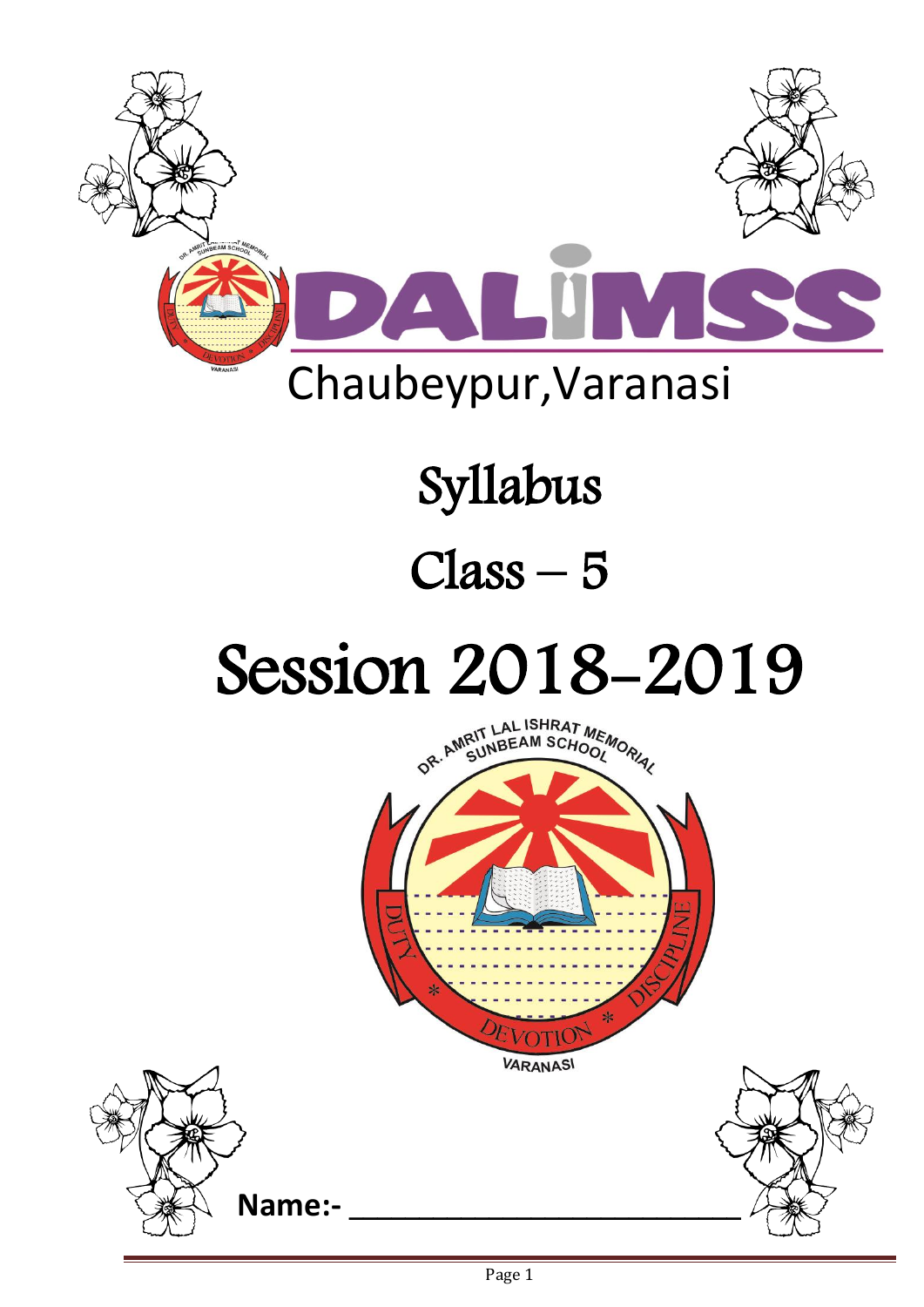## **ENGLISH**

| <b>HALF YEARLY</b> |                      |                                                 |
|--------------------|----------------------|-------------------------------------------------|
| April              |                      | <b>1.</b> The man who fought windmills          |
|                    |                      | 2. Visiting France                              |
| May                |                      | <b>Poem-</b> The Music of Your Voice            |
|                    |                      | 3. Washing Clothes with my Mom                  |
| June               |                      | 4. The Half Built House                         |
| July               |                      | Poem-The Puppy                                  |
|                    |                      | 5. Who is to Balance?                           |
| <b>August</b>      | $\ddot{\phantom{a}}$ | 6. A Pod of My Own                              |
|                    |                      | <b>Poem-</b> The beautiful spring               |
| September          | $\ddot{\cdot}$       | <b>Project-1 Travel Journal</b>                 |
|                    |                      | <b>7.</b> Jahan has Visitors                    |
|                    |                      | <b>Revision ch-1 to 7</b>                       |
| <b>ANNUAL</b>      |                      |                                                 |
| <b>October</b>     | $\ddot{\cdot}$       | <b>8.</b> Jahan offers breakfast                |
|                    |                      | Poem- From a Railway Carriage                   |
|                    |                      | 9. The Mango Story                              |
| <b>November</b>    |                      | <b>10.</b> The Spider and the Fly               |
|                    |                      | <b>Poem-</b> How the little kite learned to fly |
|                    |                      | 11. Jurassic Park: Making the film              |
| December :         |                      | 12. Jurassic Park: The perfect film             |
| January            | $\mathbf{r}$         | <b>Poem-</b> The Pedlar's Caravan               |
|                    |                      | February/March: Revision ch-8 to 12             |
|                    |                      |                                                 |
|                    |                      | <b>ENGLISH GRAMMAR</b>                          |
| <b>HALF YEARLY</b> |                      |                                                 |
| April              |                      | <b>1.</b> Alphabetical order                    |
|                    |                      | 2. Nouns                                        |
|                    |                      | 3. Pronouns                                     |
| May                | $\mathbf{R}$         | 4. Articles                                     |
|                    |                      |                                                 |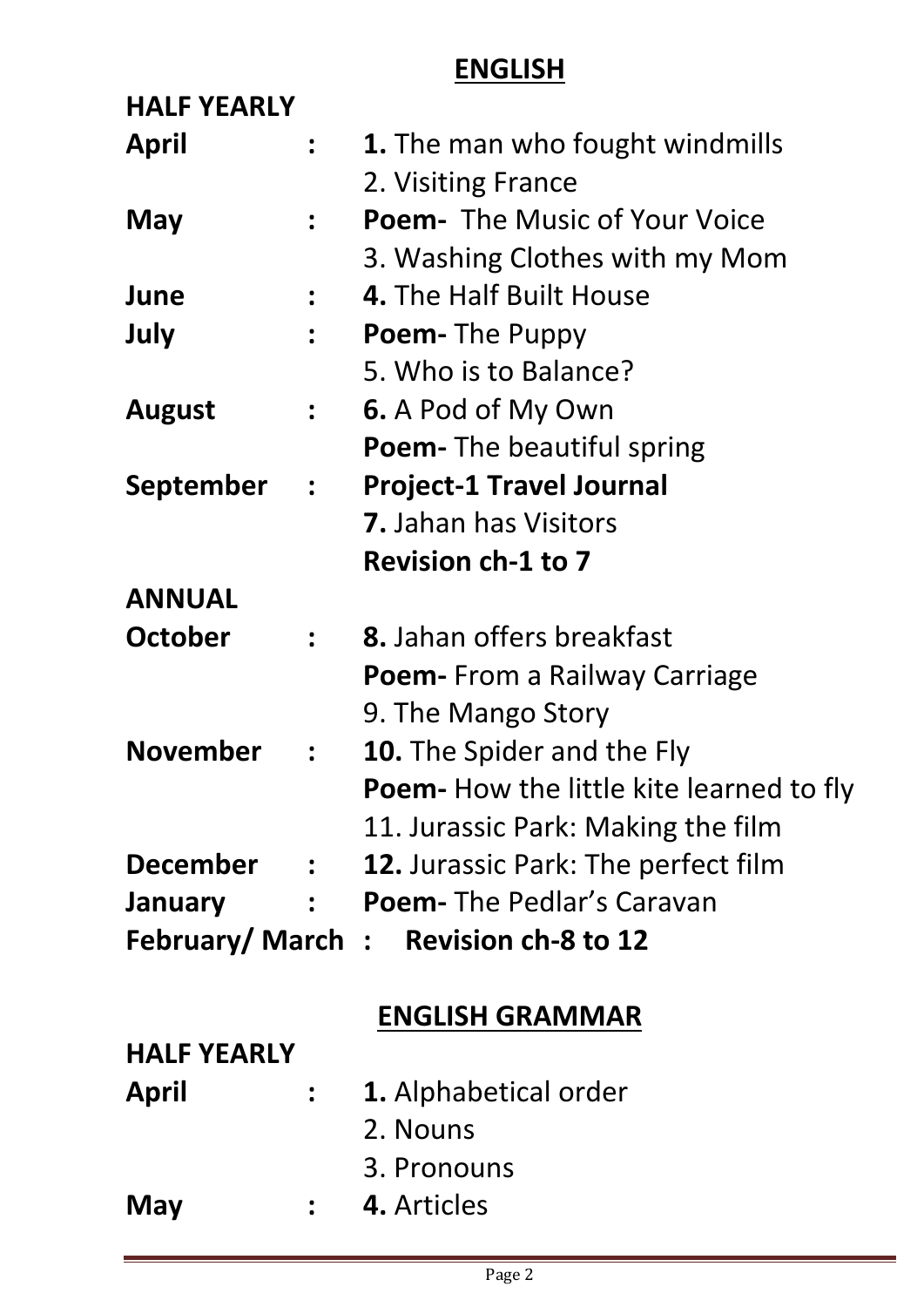| July            |                  | 5. Verbs<br><b>6.</b> Tenses<br>: <b>7.</b> Adjectives<br>8. Adverbs |
|-----------------|------------------|----------------------------------------------------------------------|
|                 |                  | 9. Conjunctions<br>10. Prepositions                                  |
| <b>August</b>   | $\frac{1}{2}$    | <b>11. Punctuations</b>                                              |
|                 |                  | 12. Subject and Predicate                                            |
| September :     |                  | 13. Agreement of Subject and Verb<br><b>14.</b> Types of Sentences   |
|                 |                  | <b>Revision ch-1 to 14</b>                                           |
| <b>ANNUAL</b>   |                  |                                                                      |
| October         | $\mathbf{L}$     | 15. Direct and Indirect Speech                                       |
|                 |                  | <b>16.</b> Similes                                                   |
|                 |                  | 17. Synonyms and Antonyms                                            |
|                 |                  | 18. Prefixes and Suffixes                                            |
|                 |                  | 19. Riddle Time                                                      |
| <b>November</b> | $\mathbf{L}$     | 20. The Animal World                                                 |
|                 |                  | 21. Let's save some words                                            |
|                 |                  | 22. The Elephant                                                     |
|                 |                  | <b>23.</b> The Magpie's Nest                                         |
| <b>December</b> | $\mathbf{r}$     | 24. Two little kittens                                               |
|                 |                  | 25. Tommy's Dream                                                    |
|                 |                  | 26. My life long dream                                               |
| <b>January</b>  | $\ddot{\bullet}$ | <b>27.</b> The power of non-violence                                 |
|                 |                  | 28. Little Billy + 29, 30, 31                                        |
| <b>February</b> | $\ddot{\bullet}$ | <b>32.</b> Letter writing                                            |
|                 |                  | 33. Narrative composition                                            |
|                 |                  | 34. Short story                                                      |
|                 |                  | 35. Poetry writing                                                   |
|                 |                  | 36. Diary writing                                                    |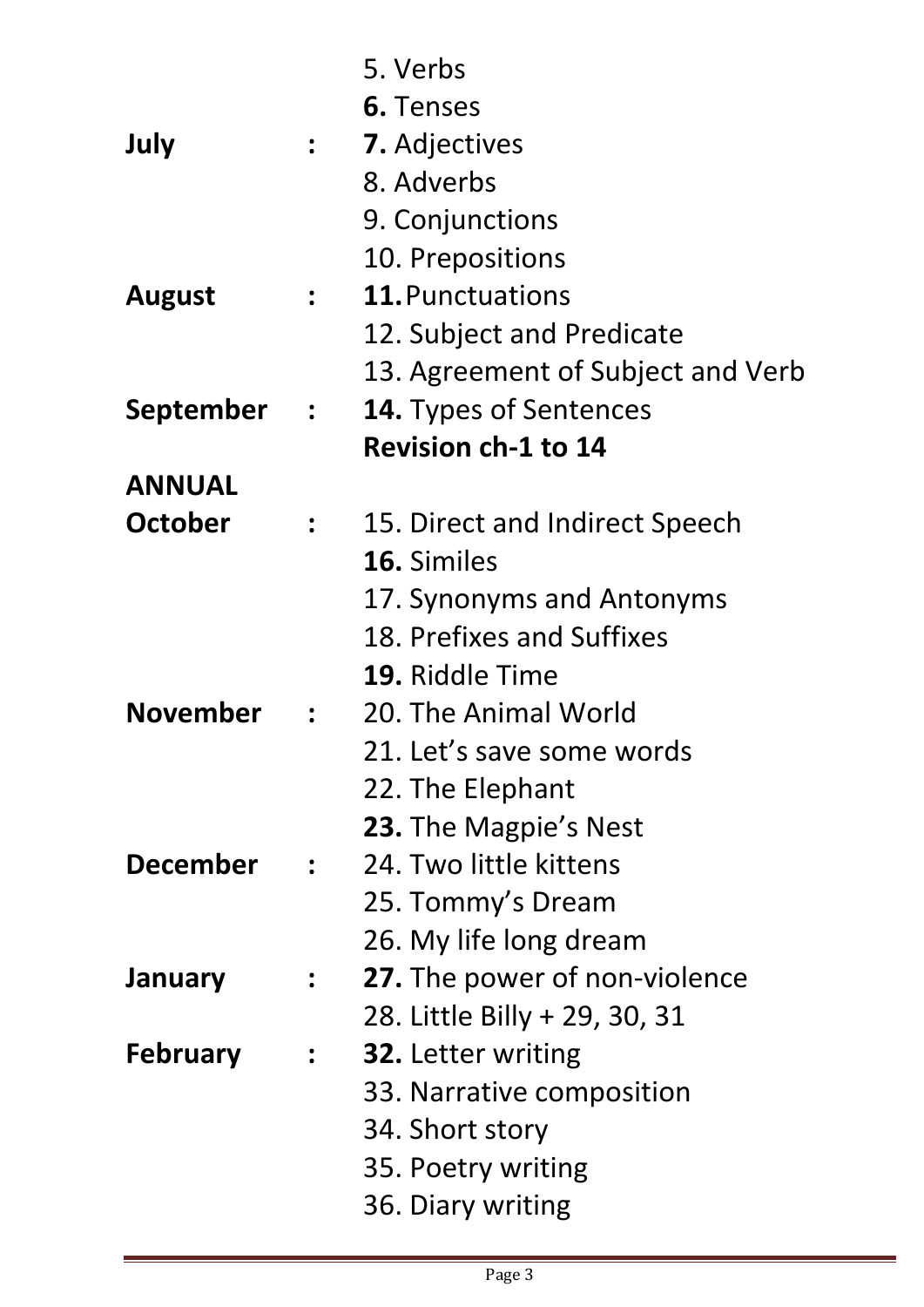| <b>March</b> | <b>Revision ch-16 to 36</b> |
|--------------|-----------------------------|
|--------------|-----------------------------|

## **HINDI**

| <b>HALF YEARLY</b> |                                                                         |                                    |
|--------------------|-------------------------------------------------------------------------|------------------------------------|
| April              |                                                                         | : 1. वह शक्ति हमें दो              |
|                    |                                                                         | 2. भिक्षा पात्र                    |
|                    |                                                                         | 3. वाद्य यंत्रों की अनोखी दुनिया   |
| May                |                                                                         | <b>:</b> 4. एक बूंद                |
|                    |                                                                         | 5. अब्राहम लिंकन                   |
| July               |                                                                         | <b>:</b> 6. अपना स्थान स्वयं बनाएं |
|                    |                                                                         | 7. क्रिकेट का खेल                  |
| <b>August</b>      |                                                                         | :    8. सूरजकुंड का मेला           |
|                    |                                                                         | 9. सुमन एक उपवन के                 |
|                    |                                                                         | September : 10. बापू की सीख        |
|                    |                                                                         | <b>Revision ch-1 to 10</b>         |
| <b>ANNUAL</b>      |                                                                         |                                    |
| <b>October</b>     | $\mathcal{L}=\mathcal{L}^{\text{max}}$ . The $\mathcal{L}^{\text{max}}$ | 11. हमारी नाव चली                  |
|                    |                                                                         | 12. महादानी कर्ण                   |
| <b>November</b>    | $\ddot{\bullet}$                                                        | 13. रक्त की कहानी                  |
| <b>December :</b>  |                                                                         | 14. छोटा जादूगर                    |
| January            |                                                                         | <b>: 15. दोहे</b>                  |
|                    |                                                                         | February : 16. दानी पेड़           |
| <b>March</b>       |                                                                         | <b>Revision ch-11 to 16</b>        |
|                    |                                                                         | <b>HINDI GRAMMAR</b>               |
| <b>HALF YEARLY</b> |                                                                         |                                    |
| April              | $\mathbf{r}$                                                            | 1. भाषा, बोली, लिपि और व्याकरण     |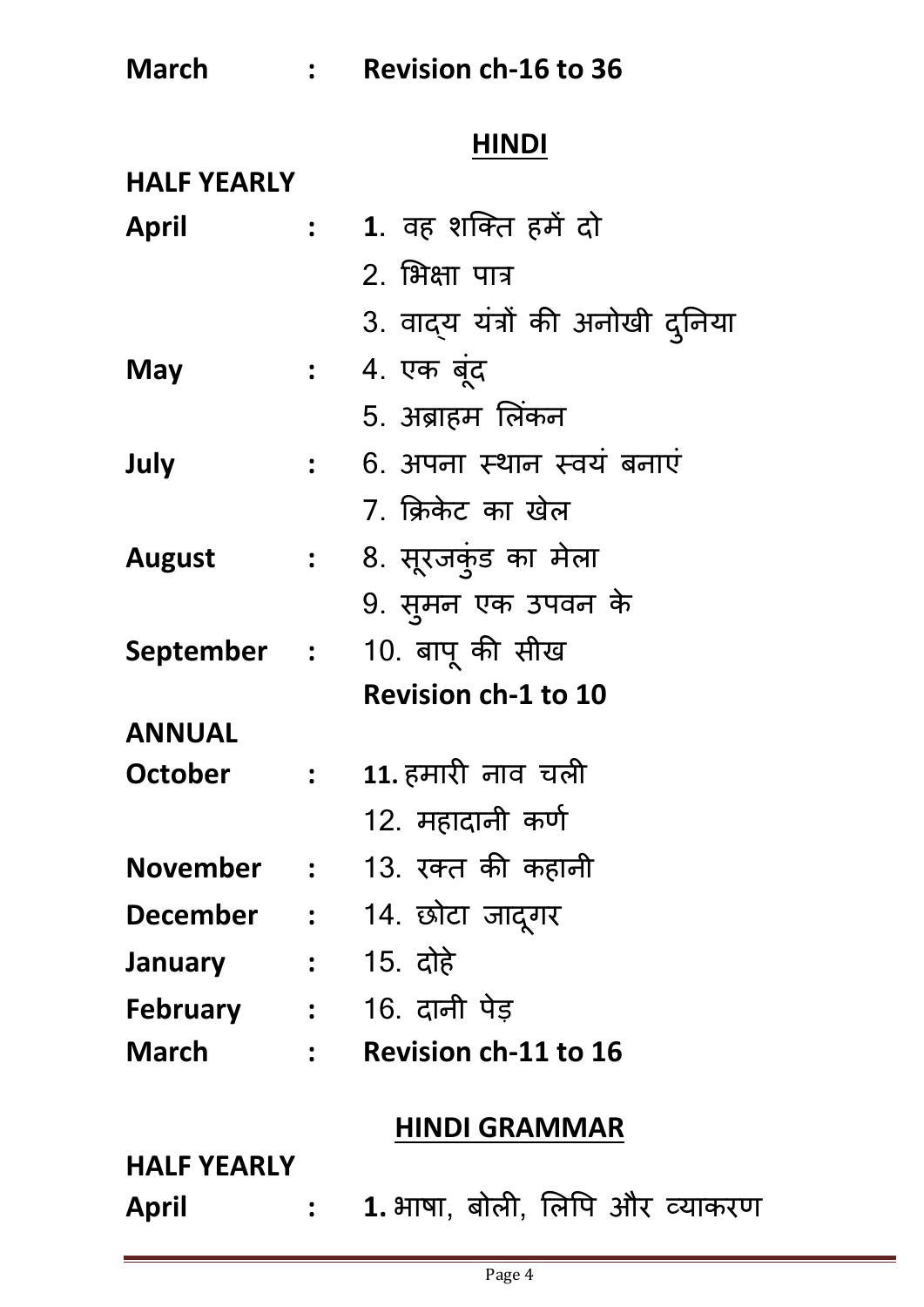|                         |                | 2. वर्ण विवेक                                            |
|-------------------------|----------------|----------------------------------------------------------|
| May                     |                | <b>: 3. संधि</b>                                         |
|                         |                | 4. शब्द विवेक                                            |
| July                    |                | : 5. शब्द मंजूषा                                         |
|                         |                | 6. उपसर्ग                                                |
|                         |                | ७. प्रत्यय                                               |
| <b>August</b>           |                | : 8. समास                                                |
|                         |                | 9. शब्द एवं पद विवेक                                     |
|                         |                | 10. वचन                                                  |
|                         |                | 11. कारक                                                 |
| September : 12. सर्वनाम |                |                                                          |
|                         |                | <b>Revision ch-1 to 12</b>                               |
| <b>ANNUAL</b>           |                |                                                          |
| <b>October</b>          |                | : 13. विशेषण                                             |
|                         |                | 14. क्रिया                                               |
|                         |                | 15. काल                                                  |
| November : 16. अव्यय    |                |                                                          |
|                         |                | 17. वाक्य                                                |
|                         |                | December : 18. वर्तनी एवं वाक्य रचना सम्बन्धी अशुद्धियाँ |
| <b>January</b>          |                | :       19.  विराम  चिन्ह                                |
|                         |                | 20. मुहावरे                                              |
|                         |                | February : 21. अपठित बोध                                 |
|                         |                | 22. अनुच्छेद लेखन                                        |
| <b>March</b>            | $\ddot{\cdot}$ | <b>Revision ch-13 to 22</b>                              |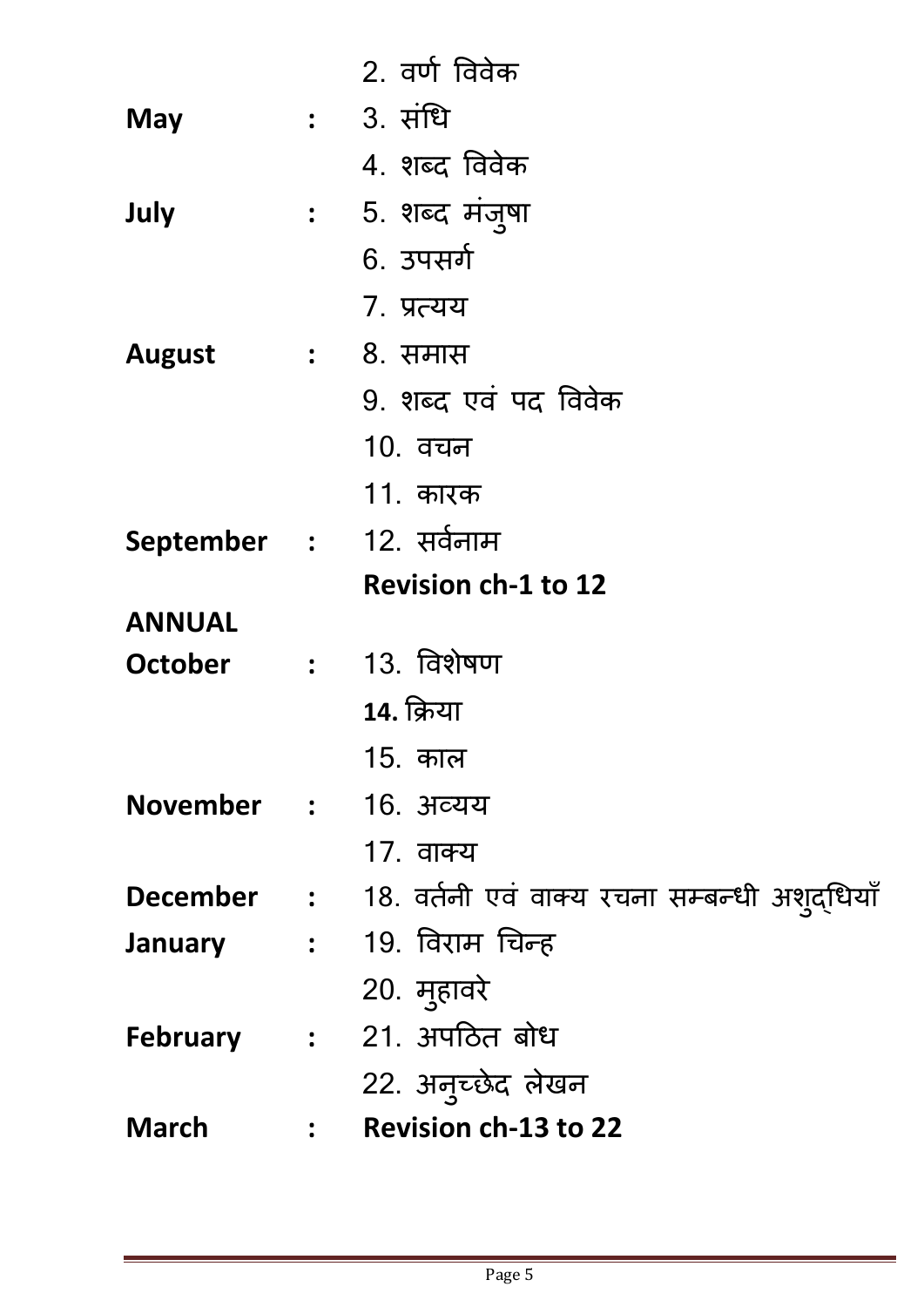## **MATHS**

| <b>HALF YEARLY</b> |                      |                                |
|--------------------|----------------------|--------------------------------|
| April              | $\ddot{\cdot}$       | 1. Revision                    |
|                    |                      | 2. Roman number                |
|                    |                      | 3. Number system               |
| May                |                      | 4. Operations of large numbers |
|                    |                      | 5. Fractions and Multiples     |
| July               | $\ddot{\cdot}$       | <b>6. HCF and LCM</b>          |
|                    |                      | 7. Fractions                   |
| <b>August</b>      | $\ddot{\phantom{a}}$ | <b>8.</b> Decimals             |
|                    |                      | 9. The Unitary method          |
|                    |                      | <b>10.</b> Simplification      |
| September :        |                      | 11. Shoping Bills              |
|                    |                      | <b>Revision ch-1 to 11</b>     |
| <b>ANNUAL</b>      |                      |                                |
| October            | $\ddot{\cdot}$       | 12. Percentage                 |
|                    |                      | 13. Average                    |
|                    |                      | 14. Profit and Loss            |
| <b>November</b>    | $\mathbf{r}$         | 15. Simple interest            |
|                    |                      | 16. Distance, Time and Speed   |
| December           |                      | <b>17.</b> Temperature         |
|                    |                      | 18. Introduction to Algebra    |
| January            | $\ddot{\phantom{a}}$ | 19. Geometry                   |
|                    |                      | 20. Mensuration                |
| <b>February</b>    | $\ddot{\phantom{a}}$ | <b>21.</b> Data handling       |
|                    |                      | 22. Patterns                   |
| March              | $\ddot{\phantom{a}}$ | <b>Revision ch-12 to 22</b>    |
|                    |                      | <b>SCIENCE</b>                 |
| <b>HALF YEARLY</b> |                      |                                |
| April              |                      | <b>1. Plant Reproduction</b>   |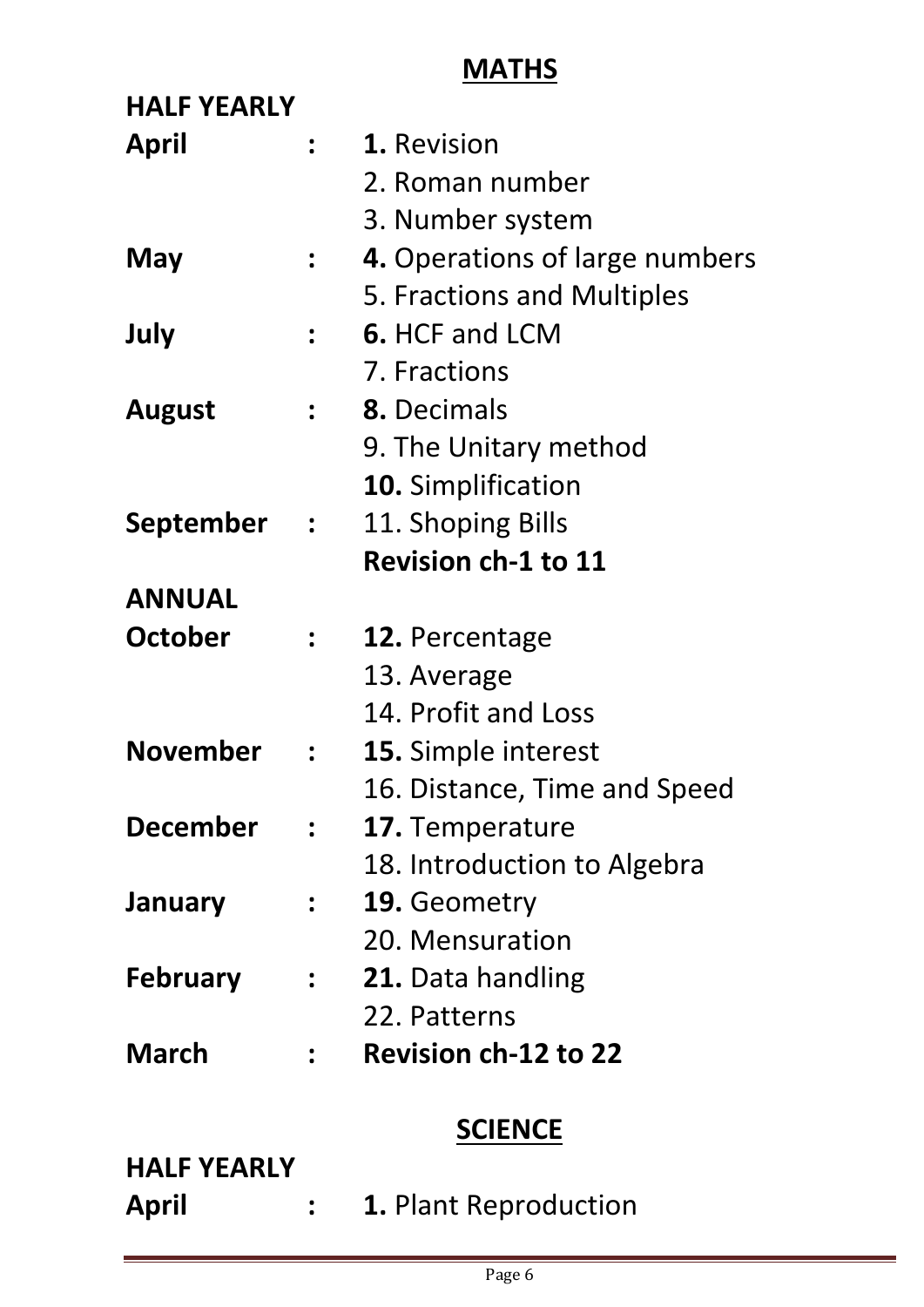| <b>May</b>      |                      | 2. Animals and their varying life style |
|-----------------|----------------------|-----------------------------------------|
| July            | $\ddot{\bullet}$     | <b>3.</b> The Skeleton system           |
| <b>August</b>   | $\ddot{\bullet}$     | 4. The Nervous system                   |
| September       | $\ddot{\cdot}$       | <b>5.</b> Food and Health               |
|                 |                      | <b>Revision ch-1 to 5</b>               |
| <b>ANNUAL</b>   |                      |                                         |
| <b>October</b>  | $\ddot{\cdot}$       | <b>6.</b> Health and Disease            |
|                 |                      | <b>7.</b> Staying safe                  |
| <b>November</b> | $\ddot{\cdot}$       | 8. Wonder Air                           |
|                 |                      | <b>9. Matter</b>                        |
| <b>December</b> | $\ddot{\cdot}$       | <b>10. Rocks and Minerals</b>           |
|                 |                      | 11. Soil erosion and conservation       |
| <b>January</b>  |                      | 12. Force and Simple Machine            |
| <b>February</b> | $\ddot{\phantom{a}}$ | <b>13.</b> The Universe                 |
| <b>March</b>    | $\ddot{\cdot}$       | 14. Natural disaster                    |
|                 |                      | <b>Revision ch-5 to 14</b>              |

## **SANSKRIT**

|                  | 1. सूर्य: तपति मेघ: वर्षति:      |
|------------------|----------------------------------|
| $\ddot{\cdot}$   | 2. स: पठति ते पठन्ति             |
|                  | 3. एक: नर: चंतस्त्र: चंटका:      |
| $\ddot{\bullet}$ | 4. गायत: इदम् बालका: <b>i e~</b> |
|                  | 5. शरीरस्य अंगानि                |
|                  | 6. एते कार्यरता सन्ति            |
|                  | 7. मम् <b>fo ky;</b> :           |
| $\frac{1}{2}$    | <b>Revision ch-1 to 7</b>        |
|                  |                                  |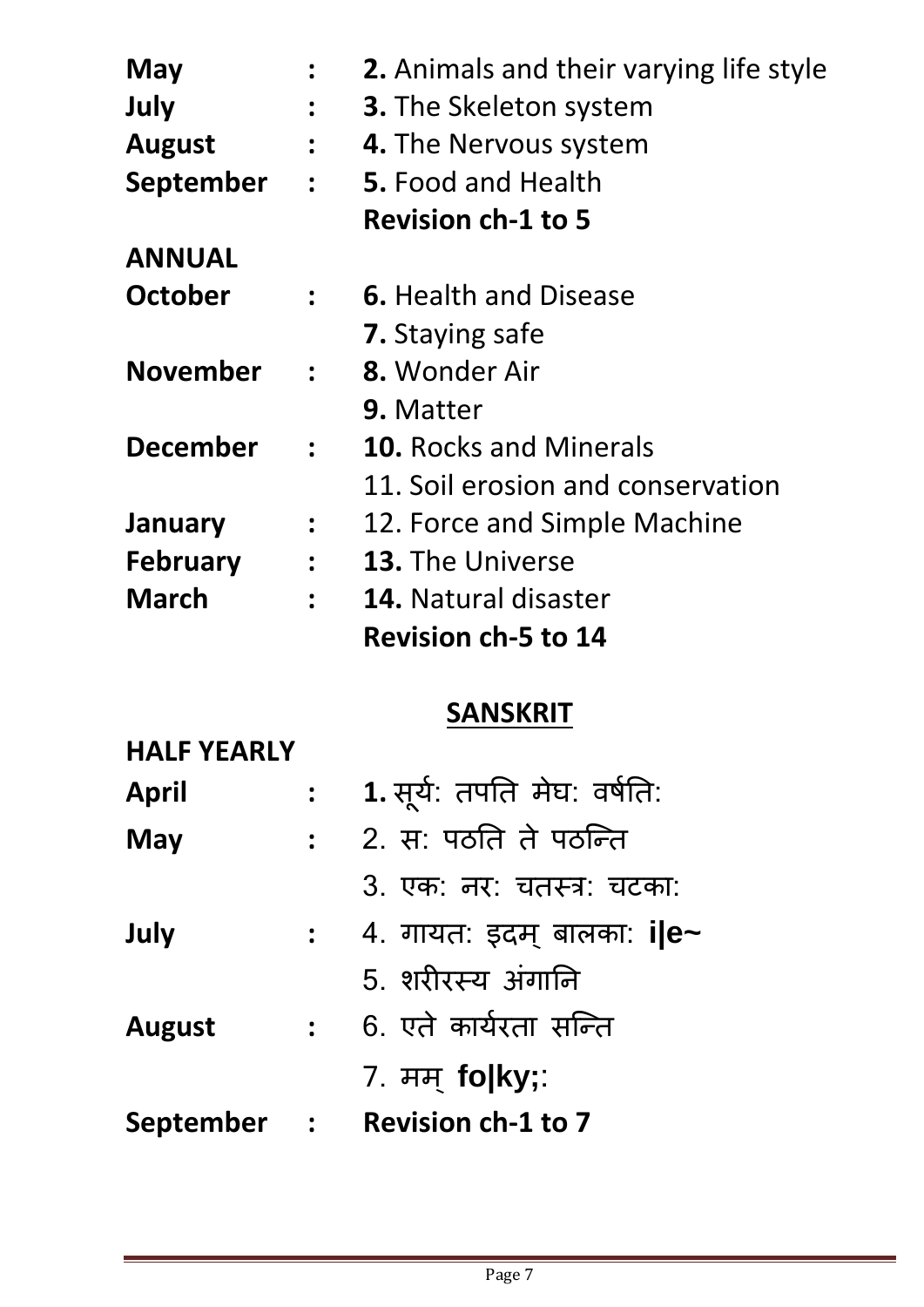#### **ANNUAL**

| <b>October</b>  |                  | 8. त्वं कुत: vkxPNfl\      |
|-----------------|------------------|----------------------------|
|                 |                  | 9. दीपवालीमेलाम~ गच्छाम:   |
| November        | $\frac{1}{2}$    | 10. एते कर्मकरा: सन्ति     |
|                 |                  | 11. एतत् बसस्थानकम~        |
| <b>December</b> |                  | 12. चन्द्र स्वेदरम~ इच्छति |
| January         | $\ddot{\bullet}$ | 13. पुस्तकालय:             |
| <b>February</b> |                  | $14.$ जीवजगत~              |
| <b>March</b>    |                  | <b>Revision ch-8 to 14</b> |

### **S.ST**

| <b>HALF YEARLY</b> |                  |                                    |
|--------------------|------------------|------------------------------------|
| <b>April</b>       | $\ddot{\cdot}$   | <b>1.</b> Our Amazing Planet Earth |
|                    |                  | 2. Grids on Earth                  |
|                    |                  | 3. Rotation and Revolution         |
| May                | $\ddot{\bullet}$ | 4. Our Beautiful Country           |
|                    |                  | <b>5.</b> Bountiful nature         |
| July               | $\ddot{\bullet}$ | 6. Hot or Cold                     |
|                    |                  | 7. Democratic Republic of Congo    |
|                    |                  | 8. Land of the Midnight Sun        |
| <b>August</b>      | $\ddot{\bullet}$ | 9. Land of hot sand                |
|                    |                  | <b>10.</b> Grassland               |
| September          | $\mathcal{L}$    | 11. Live in Harmony                |
|                    |                  | <b>Revision ch-1 to 10</b>         |
| <b>ANNUAL</b>      |                  |                                    |
| October            | $\frac{1}{2}$ .  | <b>12.</b> The Moody Earth         |
|                    |                  | 13. From one end to other          |
|                    |                  | 14. From Cave Drawing to Web       |
| <b>November</b>    |                  | <b>15.</b> Knowledge is Power      |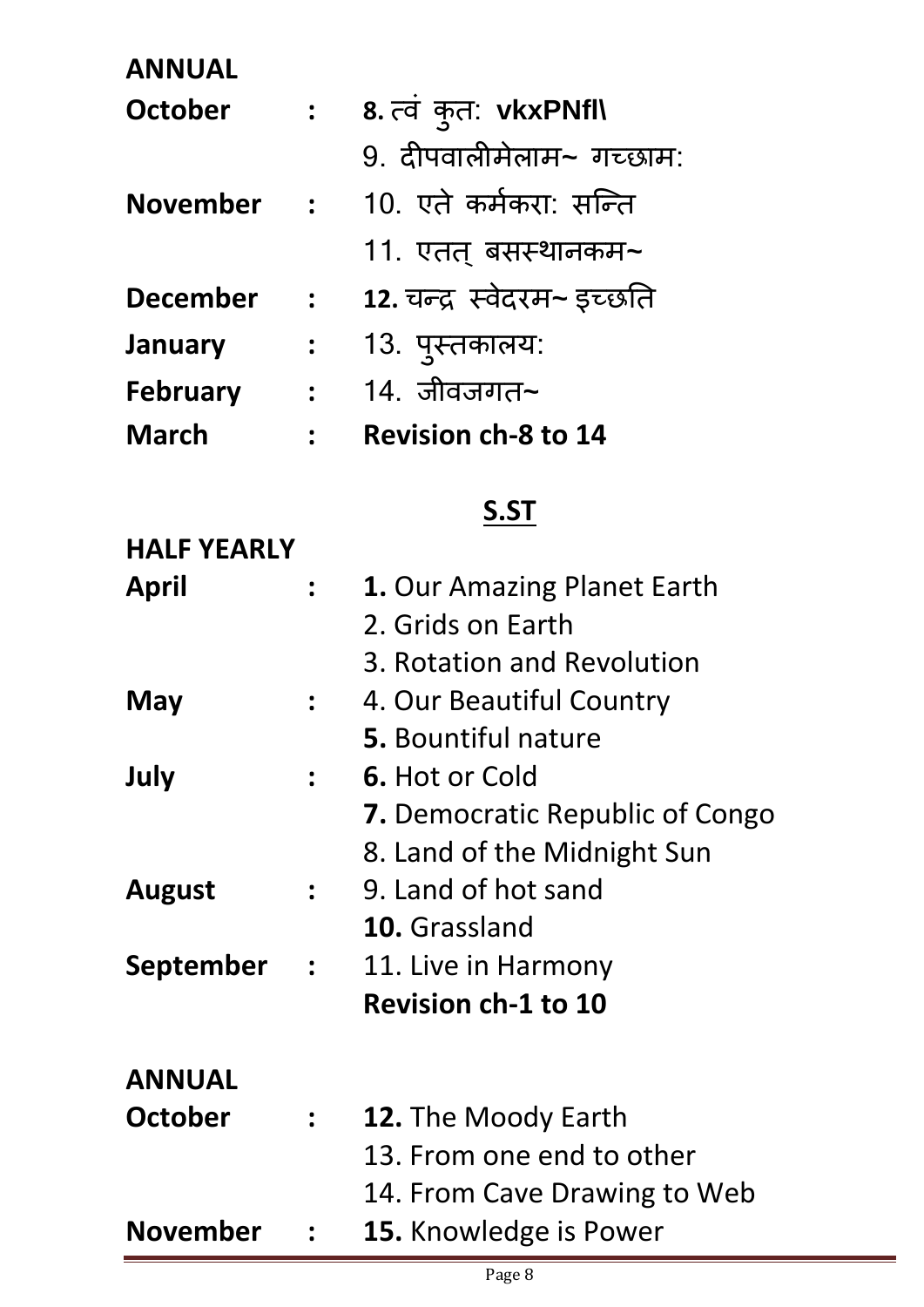|                    |                      | 16. Health in your hands            |
|--------------------|----------------------|-------------------------------------|
|                    |                      | 17. The British in India            |
| <b>December</b>    | $\ddot{\cdot}$       | <b>18.</b> Freedom of India         |
|                    |                      | 19. The Indian Government           |
| <b>January</b>     |                      | <b>20.</b> Let's make peace not war |
| <b>February</b>    |                      | 21. Meet the Nobel Laureates        |
| <b>March</b>       |                      | <b>Revision ch-11 to 21</b>         |
|                    |                      | <b>MORAL SCIENCE</b>                |
| <b>HALF YEARLY</b> |                      |                                     |
|                    |                      |                                     |
| April              |                      | 1. All things Bright and Beautiful  |
|                    |                      | 2. The two temples                  |
| May                | $\ddot{\phantom{a}}$ | <b>3.</b> I see no difference       |
|                    |                      | 4. The little plant                 |
| July               | $\ddot{\phantom{a}}$ | <b>5.</b> Discipline is important   |
| <b>August</b>      | $\mathbf{L}$         | <b>6.</b> A beautiful Necklace      |
| September          | $\mathbb{R}^n$       | 7. Strength of character            |
|                    |                      | <b>Revision ch-1 to 6</b>           |
| <b>ANNUAL</b>      |                      |                                     |
| <b>October</b>     |                      | <b>8.</b> The story of Helen Keller |
| November           |                      | <b>9.</b> Let us do our duty        |
| <b>December</b>    |                      | <b>10.</b> Saving water             |
| <b>January</b>     |                      | <b>11.</b> Thomas Elva Edison       |
|                    |                      |                                     |

- **February : 12.** Helping a friend
- **March : Revision ch-7 to 12**

# **G.K**

| <b>HALF YEARLY</b> |                         |
|--------------------|-------------------------|
| April              | <b>1. Guess My Name</b> |
|                    | 2. The insect world     |
|                    | 3. Entinct animals      |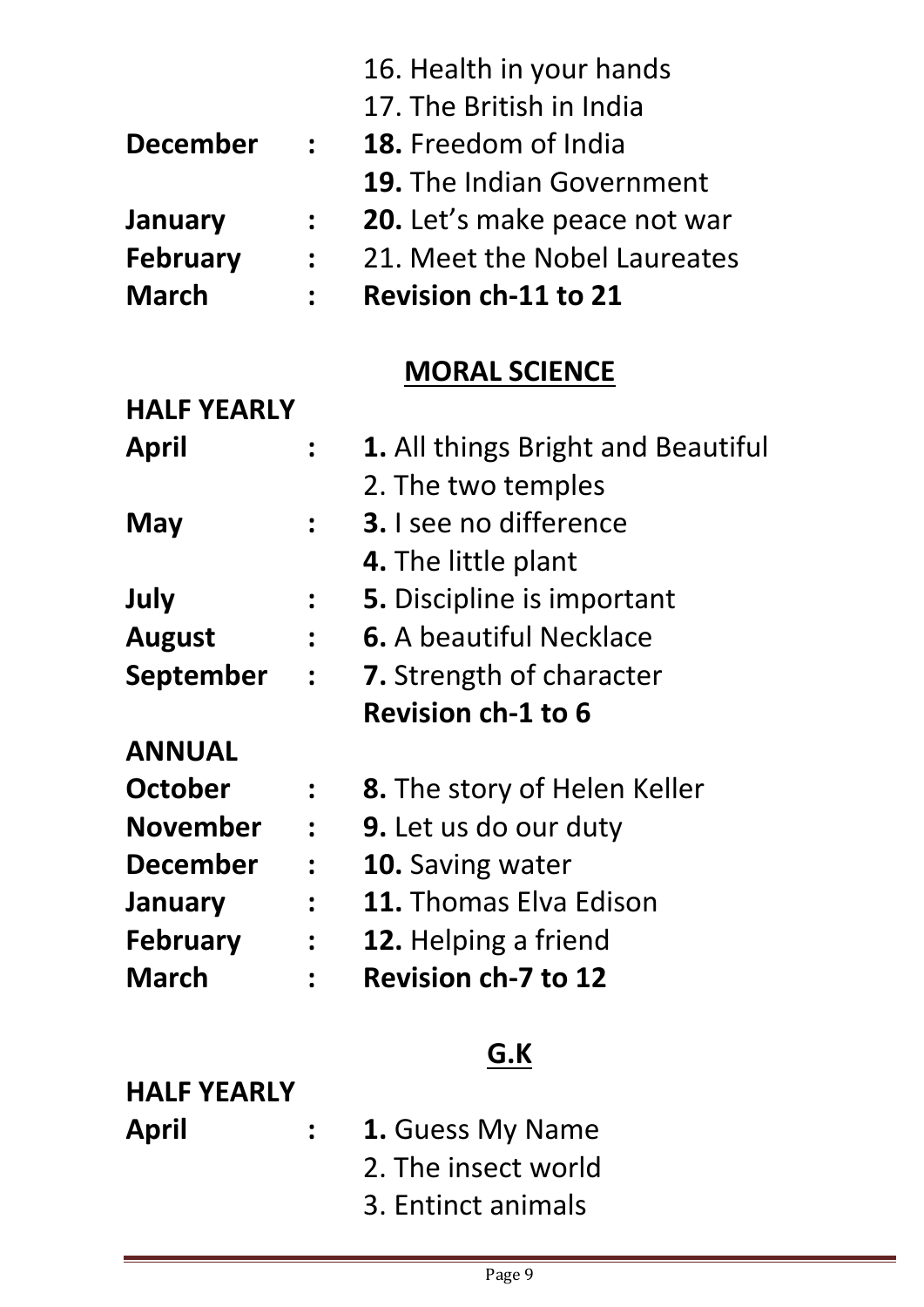| <b>May</b>      | $\frac{1}{2}$        | 4. Natural wonders<br>5. The world of plants<br>6. Fruit                                                                                                                                                              |
|-----------------|----------------------|-----------------------------------------------------------------------------------------------------------------------------------------------------------------------------------------------------------------------|
| July            | $\mathbf{L}$         | 7. Indian spices<br><b>8.</b> World superlatives<br>9. Countries and capitals<br>10. Flags and currencies                                                                                                             |
| <b>August</b>   |                      | 11. Around the world<br>12. Great Mountains<br>13. People from the past<br>14. Women of Substance<br>15. Who said it?                                                                                                 |
| September :     |                      | 16. Human body quiz<br>17. Tools we use<br>18. Scientific terms<br>19. Great Indian scientists<br>20. Who invented what?<br>21. Computer com.<br>22. Earth crossword<br>23. Space trail<br><b>Revision ch-1 to 18</b> |
| <b>ANNUAL</b>   |                      |                                                                                                                                                                                                                       |
| <b>October</b>  | $\mathbf{L}$         | <b>24.</b> Notable Indians at Rio Olympics, 2016<br>25. Nicknames<br>26. Martial Art forms<br>27. Musical Instruments<br>28. Yoga and Yogasanas<br>29. Put on your dancing shoes                                      |
| <b>November</b> | $\ddot{\phantom{a}}$ | <b>30.</b> Wonderful India<br>31. Fairs and Festivals<br>32. Gems of our country                                                                                                                                      |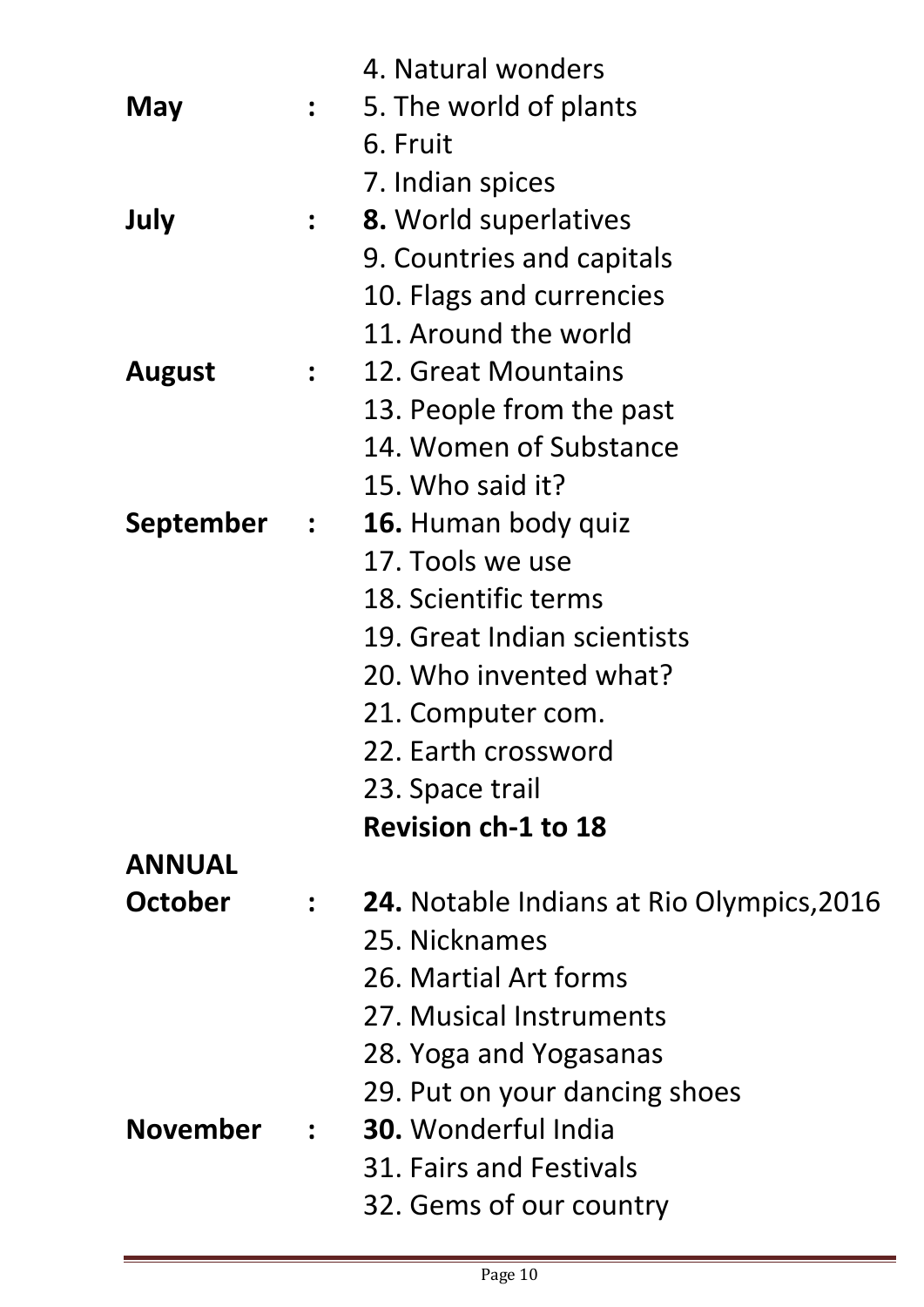| <b>December</b>    | $\ddot{\cdot}$                             | <b>33. Indian Heritage</b>               |
|--------------------|--------------------------------------------|------------------------------------------|
|                    |                                            | 34. Protecting the wild life             |
|                    |                                            | 35. Our Prime Minister                   |
| January            |                                            | <b>36.</b> Abbreviations                 |
|                    |                                            | 37. Different professions                |
|                    |                                            | 38. Famous Authors                       |
| <b>February</b>    | $\ddot{\phantom{a}}$                       | <b>39. Idiomatic Expression</b>          |
|                    |                                            | 40. Spelling Bee                         |
|                    |                                            | 41. Shopping Etiquette                   |
| <b>March</b>       |                                            | <b>Revision ch-19 to 41</b>              |
|                    |                                            | <b>COMPUTER</b>                          |
| <b>HALF YEARLY</b> |                                            |                                          |
| April              |                                            | <b>1.</b> Computers-Then and Now         |
| May                | $\ddot{\phantom{a}}$                       | <b>2.</b> Computer software              |
| July               | $\ddot{\phantom{a}}$                       | <b>3. Start Menu and Control Panel</b>   |
| <b>August</b>      | $\ddot{\cdot}$                             | <b>4. Inserting Objects in MS Word</b>   |
| September          | $\sim 10$                                  | <b>5.</b> Page formatting in MS Word     |
|                    |                                            | <b>Revision ch-1 to 4</b>                |
| <b>ANNUAL</b>      |                                            |                                          |
| October            |                                            | <b>6.</b> More about MS Power Point 2010 |
| <b>November</b>    |                                            | <b>7.</b> Introduction to MS Excel       |
| <b>December</b>    | $\mathcal{L} = \mathcal{L}$                | <b>8.</b> Problem solving                |
| <b>January</b>     |                                            | <b>9. Introduction to Q Basic</b>        |
| <b>February</b>    | $\mathbf{r} = \mathbf{r} \cdot \mathbf{r}$ | <b>10.</b> Internet and E-mails          |
| <b>March</b>       |                                            | <b>Revision ch-5 to 10</b>               |
|                    |                                            |                                          |

## **DRAWING**

| <b>HALF YEARLY</b> |            |
|--------------------|------------|
| April              | $:$ Family |
|                    | Classroom  |